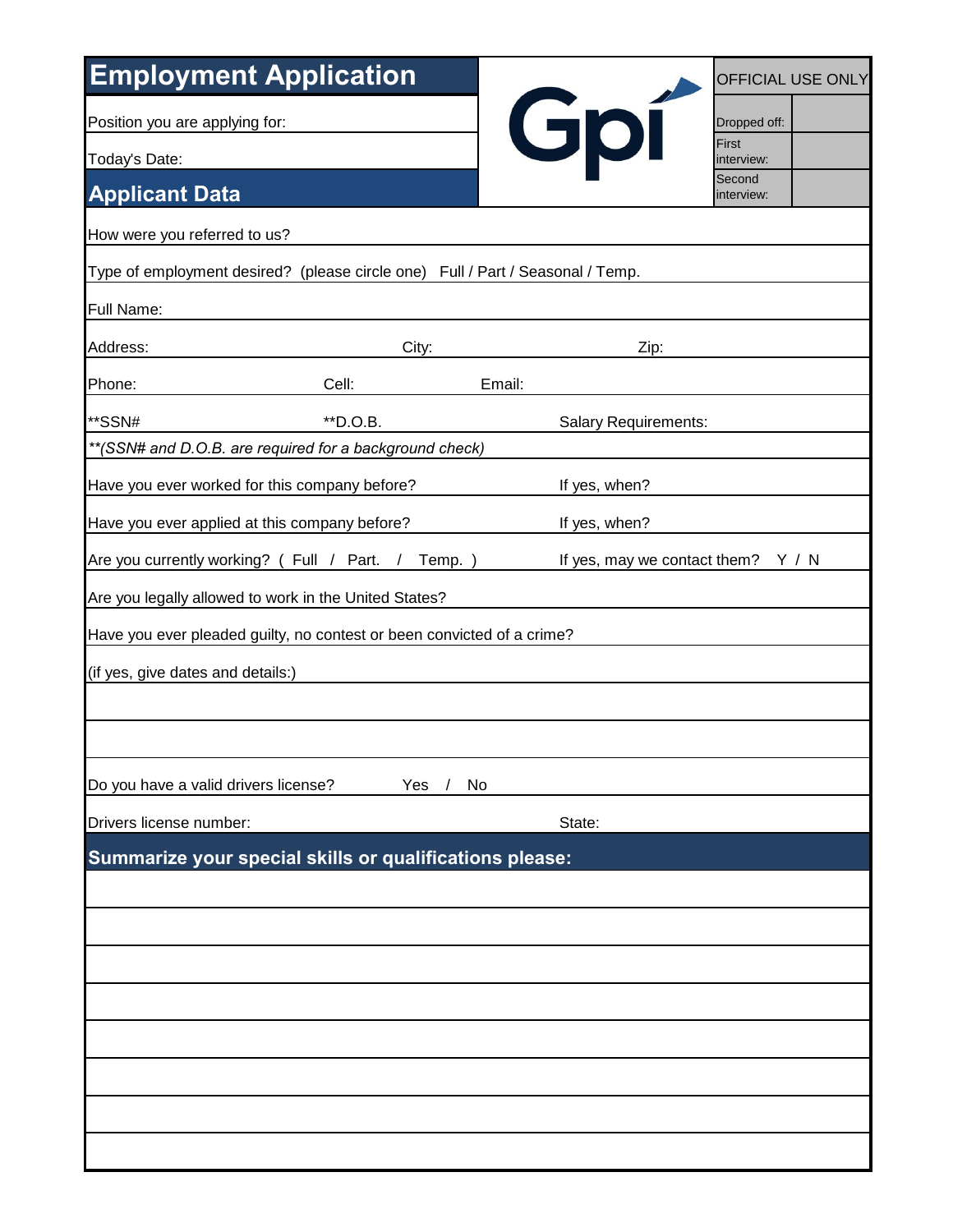|                                                        |                                                                      |            |        |                | Previous Employment (please begin with the most recent position) |      |
|--------------------------------------------------------|----------------------------------------------------------------------|------------|--------|----------------|------------------------------------------------------------------|------|
| Date Employed:                                         | From                                                                 |            | To     |                | Position(s) Held:                                                |      |
| Company Name:                                          |                                                                      |            |        |                |                                                                  |      |
| Address:                                               |                                                                      |            | City:  |                |                                                                  | Zip: |
| Supervisor:                                            |                                                                      |            | Title: |                | Phone #                                                          |      |
| Responsibilities:                                      |                                                                      |            |        |                |                                                                  |      |
|                                                        |                                                                      |            |        |                |                                                                  |      |
| <b>Starting Salary and Title:</b>                      |                                                                      |            |        |                | <b>Ending Salary and Title:</b>                                  |      |
| Reasoning for Leaving:                                 |                                                                      |            |        |                |                                                                  |      |
| May we contact this employer for a reference? Yes / No |                                                                      |            |        |                |                                                                  |      |
| Date Employed:                                         | From                                                                 | $\sqrt{2}$ | To     |                | Position(s) Held:                                                |      |
| Company Name:                                          |                                                                      |            |        |                |                                                                  |      |
| Address:                                               |                                                                      |            | City:  |                |                                                                  | Zip: |
| Supervisor:                                            |                                                                      |            | Title: |                | Phone #                                                          |      |
| Responsibilities:                                      |                                                                      |            |        |                |                                                                  |      |
|                                                        |                                                                      |            |        |                |                                                                  |      |
|                                                        | <b>Starting Salary and Title:</b><br><b>Ending Salary and Title:</b> |            |        |                |                                                                  |      |
| Reasoning for Leaving:                                 |                                                                      |            |        |                |                                                                  |      |
| May we contact this employer for a reference? Yes / No |                                                                      |            |        |                |                                                                  |      |
| Date Employed:                                         | From                                                                 | $\sqrt{2}$ | To     | $\overline{1}$ | Position(s) Held:                                                |      |
| Company Name:                                          |                                                                      |            |        |                |                                                                  |      |
| Address:                                               |                                                                      |            | City:  |                |                                                                  | Zip: |
| Supervisor:                                            |                                                                      |            | Title: |                | Phone #                                                          |      |
| Responsibilities:                                      |                                                                      |            |        |                |                                                                  |      |
|                                                        |                                                                      |            |        |                |                                                                  |      |
| <b>Starting Salary and Title:</b>                      |                                                                      |            |        |                | Ending Salary and Title:                                         |      |
| Reasoning for Leaving:                                 |                                                                      |            |        |                |                                                                  |      |
|                                                        |                                                                      |            |        |                |                                                                  |      |
| May we contact this employer for a reference? Yes / No |                                                                      |            |        |                |                                                                  |      |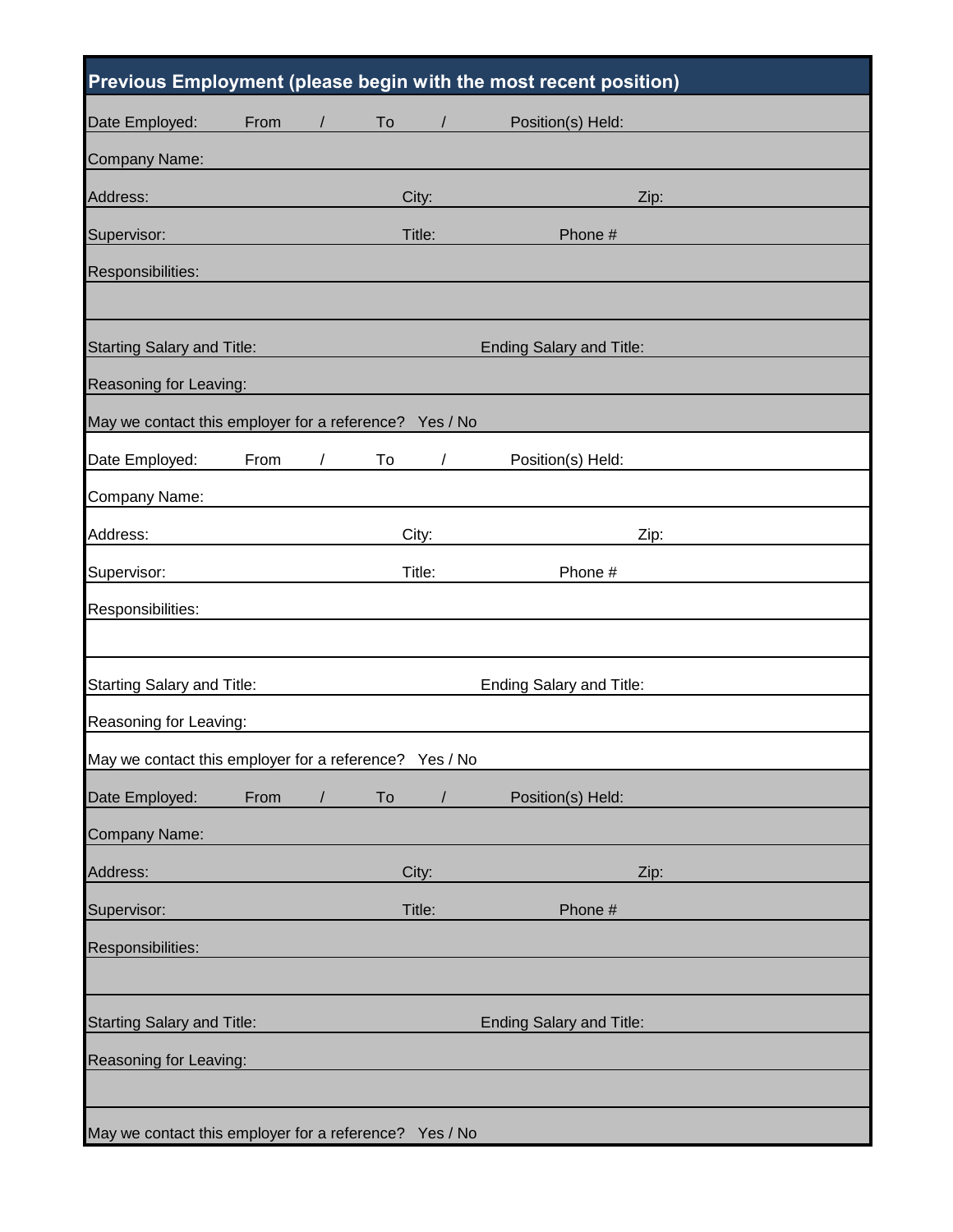| Personal References (Please exclude immediate family)                                              |                                                                                            |                       |                  |           |  |
|----------------------------------------------------------------------------------------------------|--------------------------------------------------------------------------------------------|-----------------------|------------------|-----------|--|
| Name:                                                                                              | Relationship:                                                                              | Years acquainted:     |                  |           |  |
|                                                                                                    |                                                                                            |                       |                  |           |  |
| Phone:                                                                                             | Email:                                                                                     | City:                 |                  |           |  |
| Name:                                                                                              | Relationship:                                                                              | Years acquainted:     |                  |           |  |
| Phone:                                                                                             | Email:                                                                                     | City:                 |                  |           |  |
| Name:                                                                                              | Relationship:                                                                              | Years acquainted:     |                  |           |  |
| Phone:                                                                                             | Email:                                                                                     |                       |                  |           |  |
|                                                                                                    |                                                                                            | City:                 |                  |           |  |
|                                                                                                    |                                                                                            |                       |                  |           |  |
| <b>Education</b>                                                                                   | <b>School Name:</b>                                                                        | <b>Years Attended</b> | <b>Graduate?</b> |           |  |
| Grammar School:                                                                                    |                                                                                            |                       | <b>YES</b>       | <b>NO</b> |  |
| High School:                                                                                       |                                                                                            |                       | <b>YES</b>       | <b>NO</b> |  |
| College:                                                                                           |                                                                                            |                       | <b>YES</b>       | <b>NO</b> |  |
| Trade, Business or Other:                                                                          |                                                                                            |                       | <b>YES</b>       | <b>NO</b> |  |
| (Describe School type:)                                                                            |                                                                                            |                       |                  |           |  |
|                                                                                                    |                                                                                            |                       |                  |           |  |
|                                                                                                    |                                                                                            |                       |                  |           |  |
|                                                                                                    | I CERTIFY THAT THE FACTS CONTAINED IN THIS APPLICATION ARE TRUE <b>AND</b> COMPLETE TO THE |                       |                  |           |  |
| ABSOLUTE BEST OF MY KNOWLEDGE. I UNDERSTAND THAT IF HIRED ANY FALSIFIED OR                         |                                                                                            |                       |                  |           |  |
| KNOWINGLY MISLEADING STATEMENTS SHALL BE GROUNDS FOR IMMEDIATE DISMISSAL.                          |                                                                                            |                       |                  |           |  |
| I AUTHORIZE GESKUS PHOTOGRAPHY INC. TO INVESTIGATE ALL REFERENCES AND EMPLOYERS                    |                                                                                            |                       |                  |           |  |
| LISTED ABOVE. I ALSO GRANT GESKUS PHOTOGRAPHY INC. TO PERFORM A THOROUGH BACK-                     |                                                                                            |                       |                  |           |  |
| <b>GROUND CHECK ON THE APPLICANT PRIOR TO HIRE.</b>                                                |                                                                                            |                       |                  |           |  |
| <b>Applicant's Signature</b>                                                                       |                                                                                            | <b>Today's Date:</b>  | T                |           |  |
| <b>Applicant's Printed Name:</b>                                                                   |                                                                                            |                       |                  |           |  |
|                                                                                                    |                                                                                            |                       |                  |           |  |
| Please drop off the application any time Monday thru Friday during the hours of 9:00 am to 3:00pm. |                                                                                            |                       |                  |           |  |
|                                                                                                    | If special arrangements need to be made please contact us at (616) 453-4170.               |                       |                  |           |  |
|                                                                                                    |                                                                                            |                       |                  |           |  |